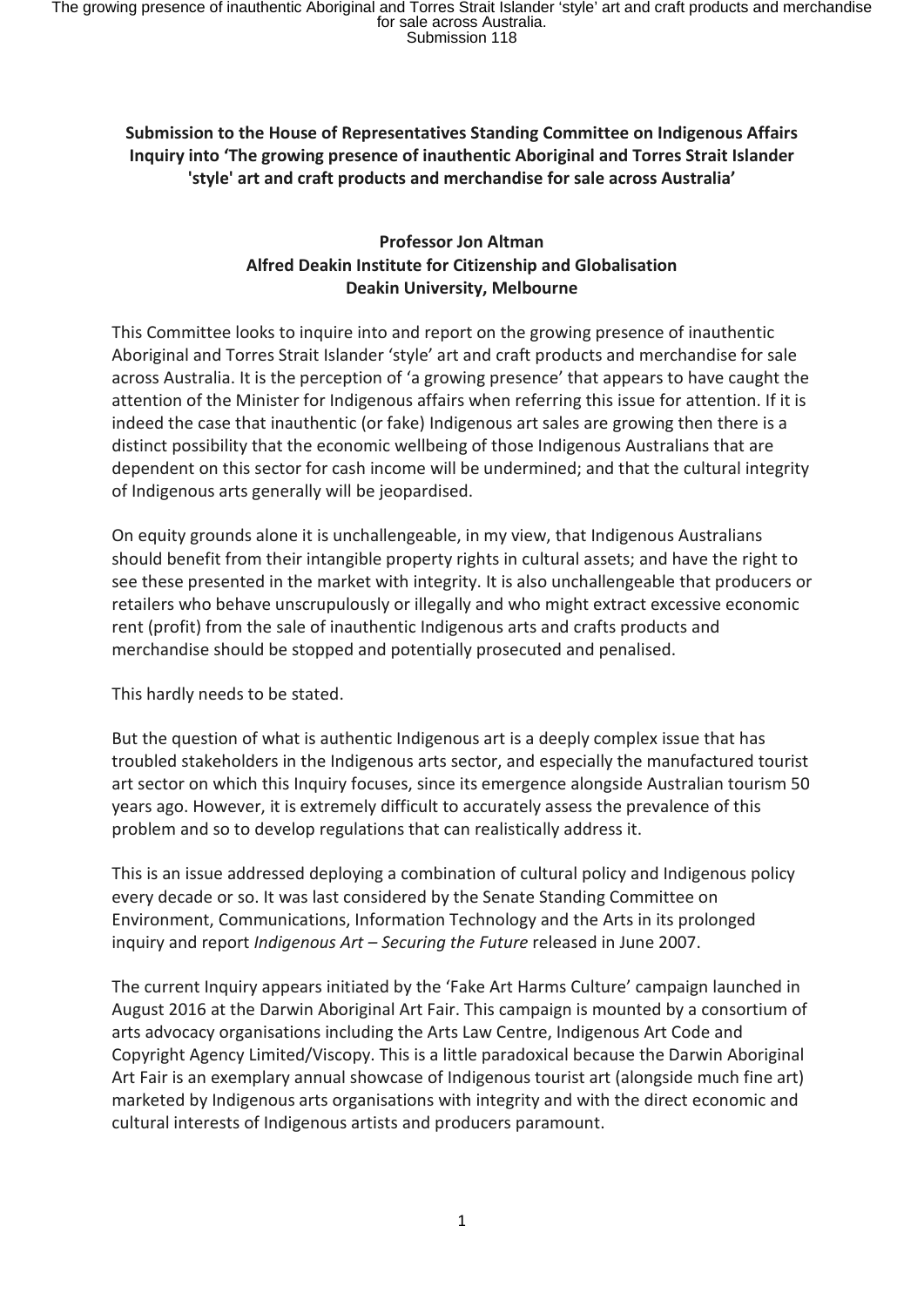This campaign has attracted the well-intentioned interest of independent Federal MP Bob Katter who has held a long-standing interest in the issues being examined that I recall from interactions with him in earlier inquiries of this committee when he was a member.

In February 2017 Mr Katter tabled the Competition and Consumer Amendment (Exploitation of Indigenous Culture) Bill 2017 as a private member's bill. That bill that expired in September 2017 was a response to the 'Fake Art Harms Culture' campaign. In his second reading speech on 13 February 2017 Mr Katter acknowledged renowned Yolngu artist Banduk Marika and Christina Davidson the CEO of the Association of Northern, Kimberley and Arnhem Aboriginal Artists (ANKAAA) as well as other Fake Art Harms Culture campaign stakeholders for initiating the bill. As he noted in his second reading speech: 'I must emphasise to the House that my colleague the member for Mayo and myself are only acting today as agents for these people in bringing this bill forward, and we do so with very great pride in moving for a betterment of a situation for First Australians'.

In a recent newsletter published on 19 September 2017 the Arts Law Centre traces the origins of this inquiry noting its establishment in August 2017. On 11 September 2017, perhaps disappointed that the terms of reference for this Inquiry do not refer to his earlier bill, Mr Katter reintroduced his expired bill.

I have examined the issue of 'authenticity' on many occasions in the last three decades as an academic researcher advising government and its agencies, most significantly as chair of the federal review of the Aboriginal Arts and Crafts Industry in [1](#page-1-0)989<sup>1</sup> and as a consultant appointed to develop an Indigenous Arts Strategy for the NT in [2](#page-1-1)003<sup>2</sup>. I have also provided submission and expert evidence to this Committee's inquiry into Indigenous Arts and Culture in 1995 (that was not completed owing to a change in government in 1996); expert advice as a consultant in 1999 to the Aboriginal and Torres Strait Islander Commission (ATSIC) on the proposed development on a National Label of Authenticity by the National Indigenous Arts Advocacy Agency (that did not proceed); academic research for the Australian Competition and Consumer Commission (ACCC) in 2001 on trade practices issue of relevance to the Indigenous visual arts sector<sup>[3](#page-1-2)</sup>; and a submission in 2006 to the above-mentioned Senate Inquiry into Australia's Indigenous visual arts and craft sector.<sup>[4](#page-1-3)</sup>

My recent research in this area has focused on the escalating challenges of doing Indigenous arts business in remote Australia after the Global Financial Crisis and changes to superannuation laws. I remain engaged in seeking to understand how the free market, the regulatory state and artist control can be productively mixed to ensure sound outcomes for artists.

<span id="page-1-2"></span><http://citeseerx.ist.psu.edu/viewdoc/download?doi=10.1.1.459.8077&rep=rep1&type=pdf> and

<span id="page-1-0"></span> <sup>1</sup> See Altman, JC (Chair) 1989. *The Aboriginal Arts and Crafts Industry: Report of the Review Committee*, AGPS, Canberra.

<sup>2</sup> Developing an Indigenous Arts Strategy for the Northern Territory. See

<span id="page-1-1"></span>[http://caepr.anu.edu.au/sites/default/files/Publications/WP/CAEPRWP22.pdf.](http://caepr.anu.edu.au/sites/default/files/Publications/WP/CAEPRWP22.pdf)<br>
<sup>[3](http://caepr.anu.edu.au/sites/default/files/Publications/WP/CAEPRWP22.pdf)</sup> Competition and Consumer Issues for Indigenous Australians. See

http://caepr.anu.edu.au/sites/default/files/Publications/DP/2002\_DP235.pdf.<br><sup>4</sup> Submission to the Inquiry into Australia's Indigenous visual arts and craft sector

<span id="page-1-3"></span>[http://caepr.anu.edu.au/sites/default/files/Publications/topical/Altman\\_Arts\\_0.pdf.](http://caepr.anu.edu.au/sites/default/files/Publications/topical/Altman_Arts_0.pdf)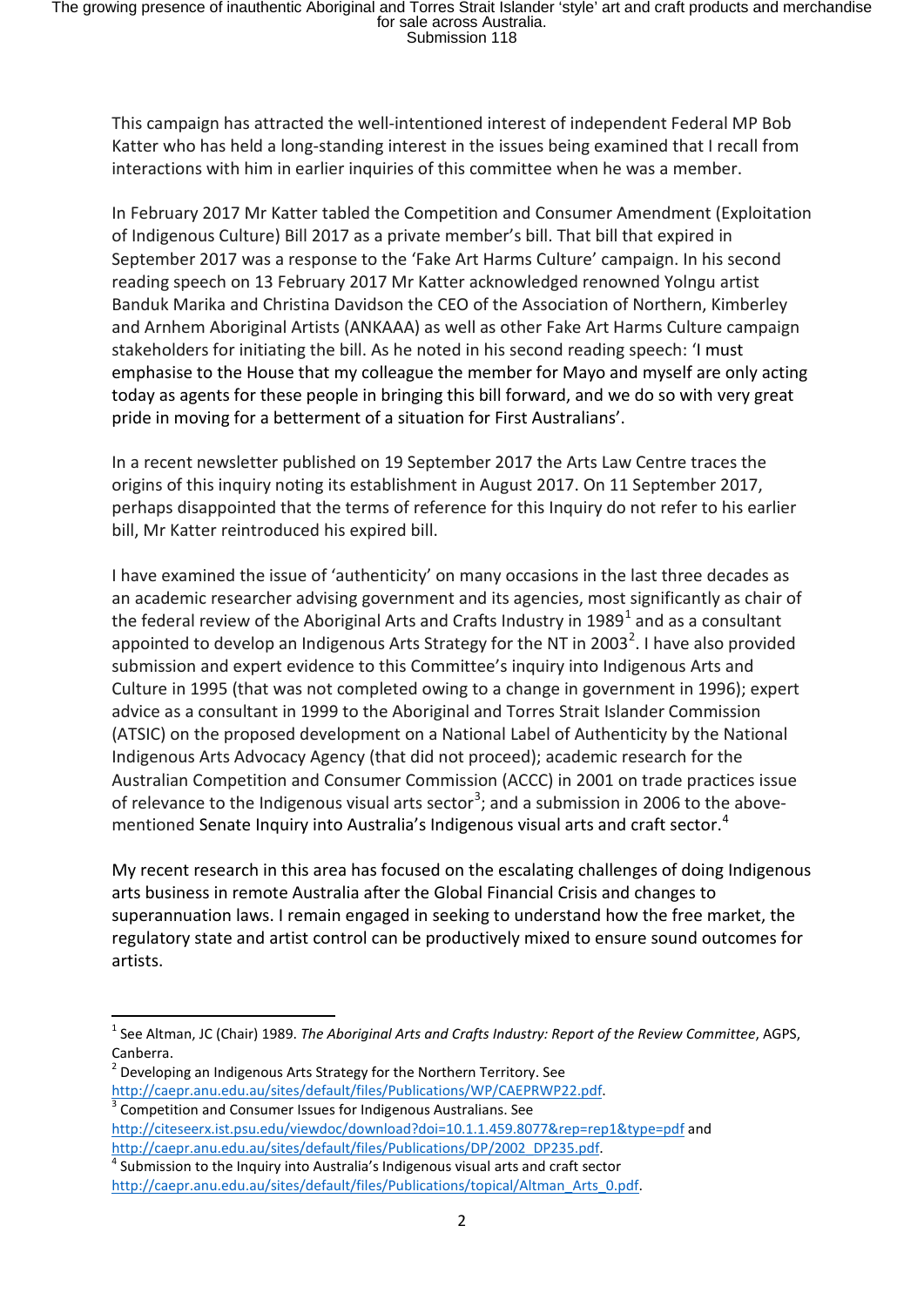In this submission, I make comments for the Committee's consideration on its five terms of reference that I have reordered slightly, but also look to engage with relevant parts of the Katter Bill and important issues raised by it and its Explanatory Memorandum. I will also look to make some recommendations, but begin with two over-arching observations.

First, in June 2007 *Indigenous Art – Securing the Future* made 29 recommendations divided between ten 'key' recommendations and 19 'other' recommendations. A number of these recommendations particularly in relation to the now implemented Indigenous Art Commercial Code of Conduct, and enhanced activities by the ACCC and Australian Customs, are of direct relevance to this Inquiry. Of special relevance was recommendation 25 that the Commonwealth introduce appropriate legislation to provide for the protection of Indigenous cultural and intellectual property rights; and that Australian Customs be given an appropriate role in assisting the protection of these rights in relation to imports and exports. I am surprised that terms of reference for this Inquiry do not seek to address to what extent these recommendations have assisted to 'secure the future'. Arguably the Katter Bill is a partial response to recommendation 25 of that earlier Senate Inquiry.

Second, it is generally recognised that the Indigenous visual arts sector is extraordinarily diverse and complex reflecting in large part Australia's colonial past that extinguished much arts practice and then the postcolonial development and growth of this sector in the last four to five decades. Simplifying distinctions that are couched as dichotomies are frequently made between: art that is produced by Indigenous and non-Indigenous people; tourist art and fine art; urban art and remote art; hand-crafted and mass-produced art; art that is copied and art that is derivative; art that is produced domestically and internationally; and art that is produced (domestically or internationally) with legitimate licencing agreements or without. The final dichotomy of paramount importance here is between 'authentic' and 'inauthentic', or 'fake', arts and crafts product or merchandise.

The range of Indigenous and Indigenous-style art that is available for purchase is often made up of complicated combinations of these elements with the clear-cut boundaries suggested by over-simplifying dichotomies difficult to demarcate, let alone regulate. My sense from this Inquiry's terms of reference and print and video media statements by its chair is that this Inquiry is focusing primarily on the perceived problem of manufactured merchandise sold, as if produced by Aboriginal and Torres Strait Islander people.

### *The definition of authentic [Indigenous] art and craft products and merchandise*

I assume that the words Aboriginal and Torres Strait Islander or Indigenous have been unintentionally excluded from this term of reference given the focus of the Inquiry.

The two concepts of authenticity and indigeneity are complex and open to subjective assessments, contestation and disputable judgments. Debates around the issue of authenticity of Indigenous visual arts have received comprehensive coverage in at least five books from diverse western disciplinary perspectives that provide useful background reading for this Inquiry.<sup>[5](#page-2-0)</sup> However, these books focus primarily on the authenticity issue on relation to high end Indigenous fine art rather than manufactured tourist product.

<span id="page-2-0"></span><sup>&</sup>lt;sup>5</sup> See Myers, F 2002. Painting Culture: The Making of an Aboriginal Fine Art, Duke University Press, Durham; Coleman, EA 2005*. Aboriginal Art, Identity and Appropriation*, Aldershot, Ashgate; Morphy, H 2008. *Becoming*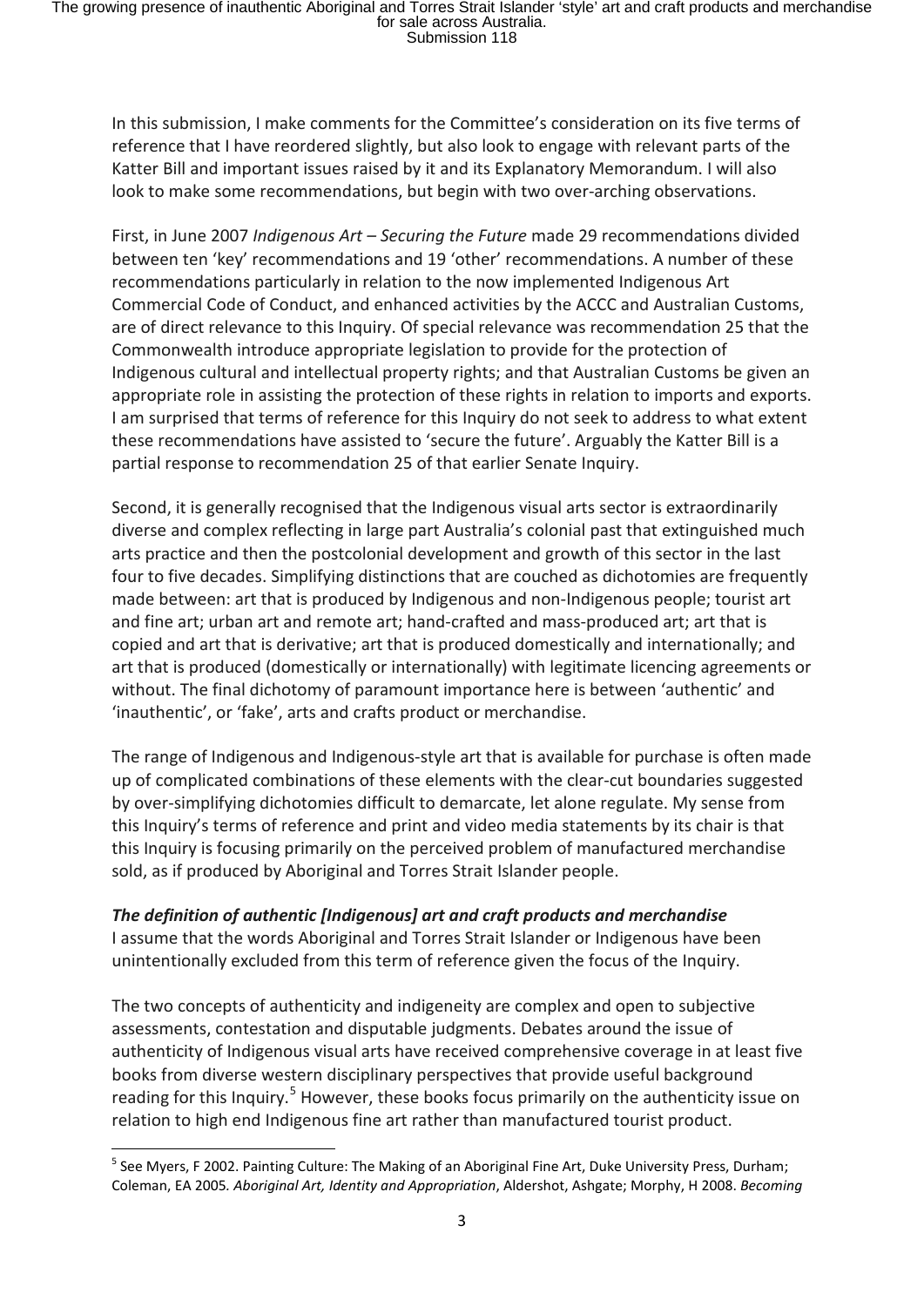In this submission which is informed by these broader debates, I focus primarily on the useful distinction between **nominal** authenticity and **expressive** authenticity made by the late philosopher Denis Dutton an expert on the question of 'authenticity in art'.<sup>[6](#page-3-0)</sup>

Nominal authenticity refers to the correct authorship or provenance of an object. In the context of this Inquiry nominal authenticity might require that the author or creator of a product is not just properly attributed but also that they be Indigenous. Nominal authenticity would require an art and craft product or merchandise to be produced and/or designed and legitimately licenced by an Indigenous person or community or arts organisation.

Expressive authenticity connotes something different, whether an object's character is a true expression of an individual's or a community's or society's values and beliefs. In the context of this inquiry I would add here some form of recognised link to an individual or community's customs and traditions, sometimes depicted as the style of a distinct regional or linguistic group, or family group art style.

Authentic Indigenous arts and craft products and merchandise face the double threshold of requiring both nominal and expressive authenticity.

In the Katter Bill the challenges of definition become apparent. In the Explanatory Memorandum, an Indigenous artist is defined as someone who self identifies as Indigenous and is recognised as such by the community with which the artist identifies. This proposed definition is problematic on three counts.

First, the 2016 Census has identified an unusual demographic transition associated with rapid Indigenous population growth since 2011 to an estimated 786,689 Indigenous Australians at 30 June 2016. Analysis by Francis Markham and Nicholas Biddle from the ANU shows that rapid growth can be partly explained by natural population growth but also by changing patterns of identification that is sometimes referred to as 'unexplained growth'. I do not want to labour the point here except to note that most this growth occurred in NSW and Queensland where many self-identifying Indigenous people are not linked to a community and so would fail to meet the definition of Indigenous in the Katter Bill.

Second, unlike the standard Commonwealth definition, the Katter definition makes no mention of indigenous ancestry. Arguably, this can result in the definition of Indigenous being too inclusive, something that was demonstrated by Bob Katter himself in July 2017 when he referred to himself as a 'blackfella' on the ABC's Q&A show. Later he explained that this reflected a community acceptance of him as Indigenous when he was a young man, a classificatory or fictive inclusiveness that is not unusual but would not confer nominal authenticity.

*Art: Exploring Cross-Cultural Categories*, UNSW Press, Sydney; Gibson, L. 2013*. We Don't Do Dots*: *Aboriginal Art and Culture in Wilcannia, New South Wales*, Sean Kingston Publishing, Canon Pyon; and Fisher, L 2016.

**.** 

<span id="page-3-0"></span>*Aboriginal Art and Australian Society: Hope and Disenchantment*, Anthem, London.<br><sup>6</sup> See 'Authenticity in art' in *The Oxford Handbook of Aesthetics* (J. Levinson, ed.) New York: Oxford University Press, 2003.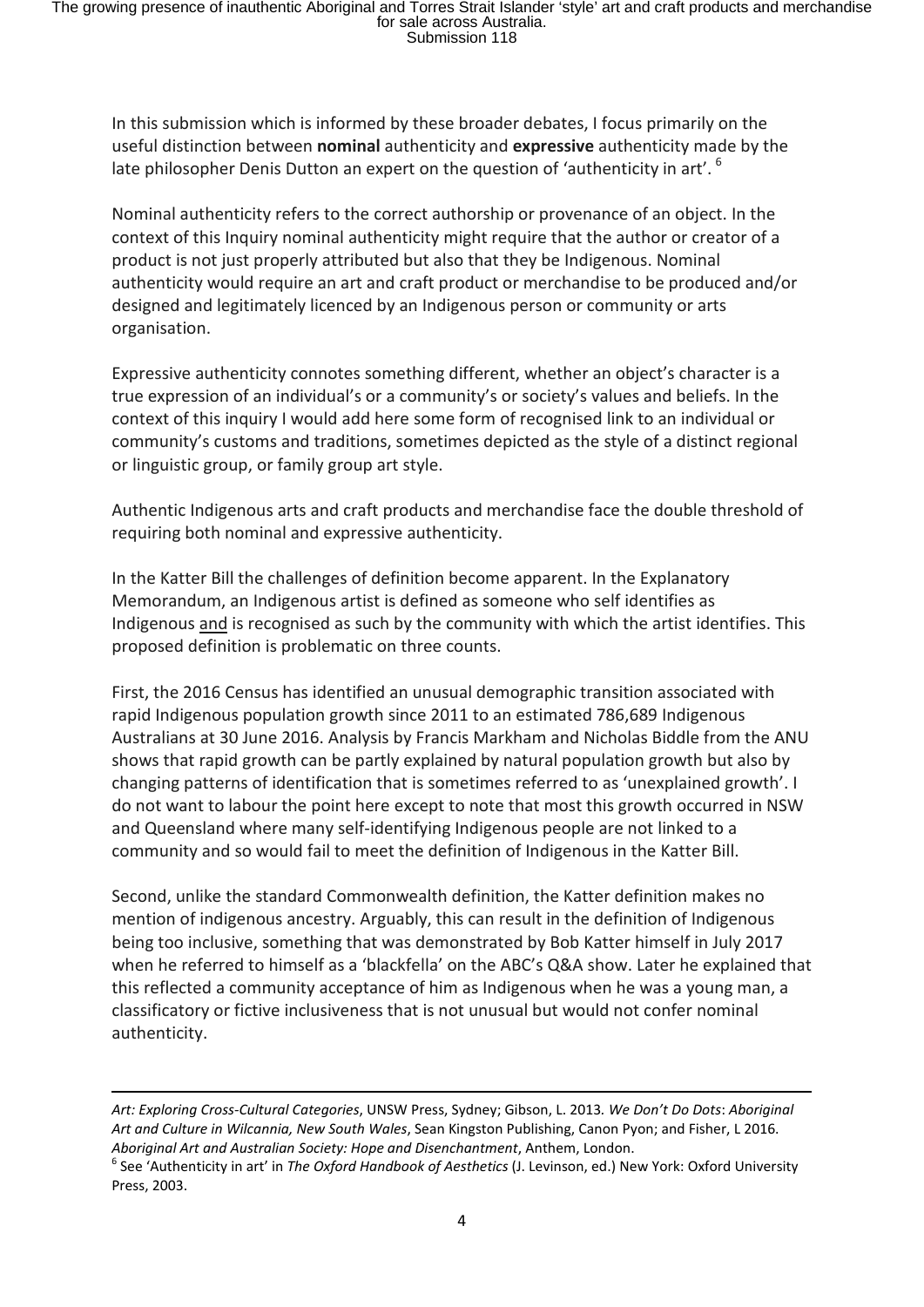Third, there is the possibility that someone might identify as Indigenous and even be able to demonstrate ancestry but fail to gain community recognition; or alternatively, may not identify as Indigenous but be recognised as Indigenous by a community. This opens the possibility of debate and disputation on who is and is not Indigenous that in the Inquiry context might have implications in terms of not just producers, designers and licensers, but also sellers of Indigenous arts and crafts products and merchandise.

In terms of expressive authenticity, the Katter Bill looks to grapple with this issue by being inclusive, hence for example, an Indigenous cultural expression can be an expression of Indigenous culture that is made by an Indigenous artist which is arguably tautological and not very helpful. Indeed, there is also a suggestion that derivation, likeness and resemblance to something made by an Indigenous artist might constitute Indigenous cultural expression. In fact, the expressive authenticity of Indigenous cultural expression can be tightly held and jealously guarded by various groupings scaling up from particular clan designs owned by small kin-based groups to distinct styles from regions like the East Kimberley or Western Desert or different geographic zones in Arnhem Land.

There are important issues about the precise definition and demarcation of an art or craft style with expressive authenticity; and the associated prospect that the onus of proof might shift onto an Indigenous producer, designer, licenser or seller to demonstrate that they have rights in a style. This would be an unfortunate consequence of any legislative attempt to define and regulate authentic Indigenous products and merchandise.

Indeed, there is the real prospect that any attempt to regulate nominal and/or expressive authenticity will lead to a third form of authenticity that the late historian Patrick Wolfe labelled 'repressive'.<sup>[7](#page-4-0)</sup> Wolfe coined this term in his critique of the need for Indigenous native title claimants to prove the legitimacy of their claim according to the Native Title Act's requirements that they demonstrate continuity of tradition and customs observed and connection to claimed lands. It would be an unfortunate consequence of this Inquiry if such onerous requirements were extended in any way into the domain of the arts including manufactured tourist art.

# *An examination of the prevalence of inauthentic Aboriginal and Torres Strait Islander 'style' art and craft products and merchandise in the market*

This term of reference is a first order issue that requires primary data collection and analysis. It is only when definitions are agreed on what constitutes authentic and inauthentic Indigenous arts that any attempt can be made to examine and quantify the prevalence of the inauthentic as some proportion of the total sector. In my view, this is a fundamental issue that should have been addressed prior to the establishment of this Inquiry.

There are at least five questions embedded in this term of reference:

<span id="page-4-0"></span> <sup>7</sup> See initially Wolfe, P. 1999. *Settler Colonialism and the Transformation of Anthropology: The Politics and Poetics of an Ethnographic Event*, Cassell, London; and most recently Wolfe, P. 2015. *Traces of History: Elementary Structures of Race*, Verso, London.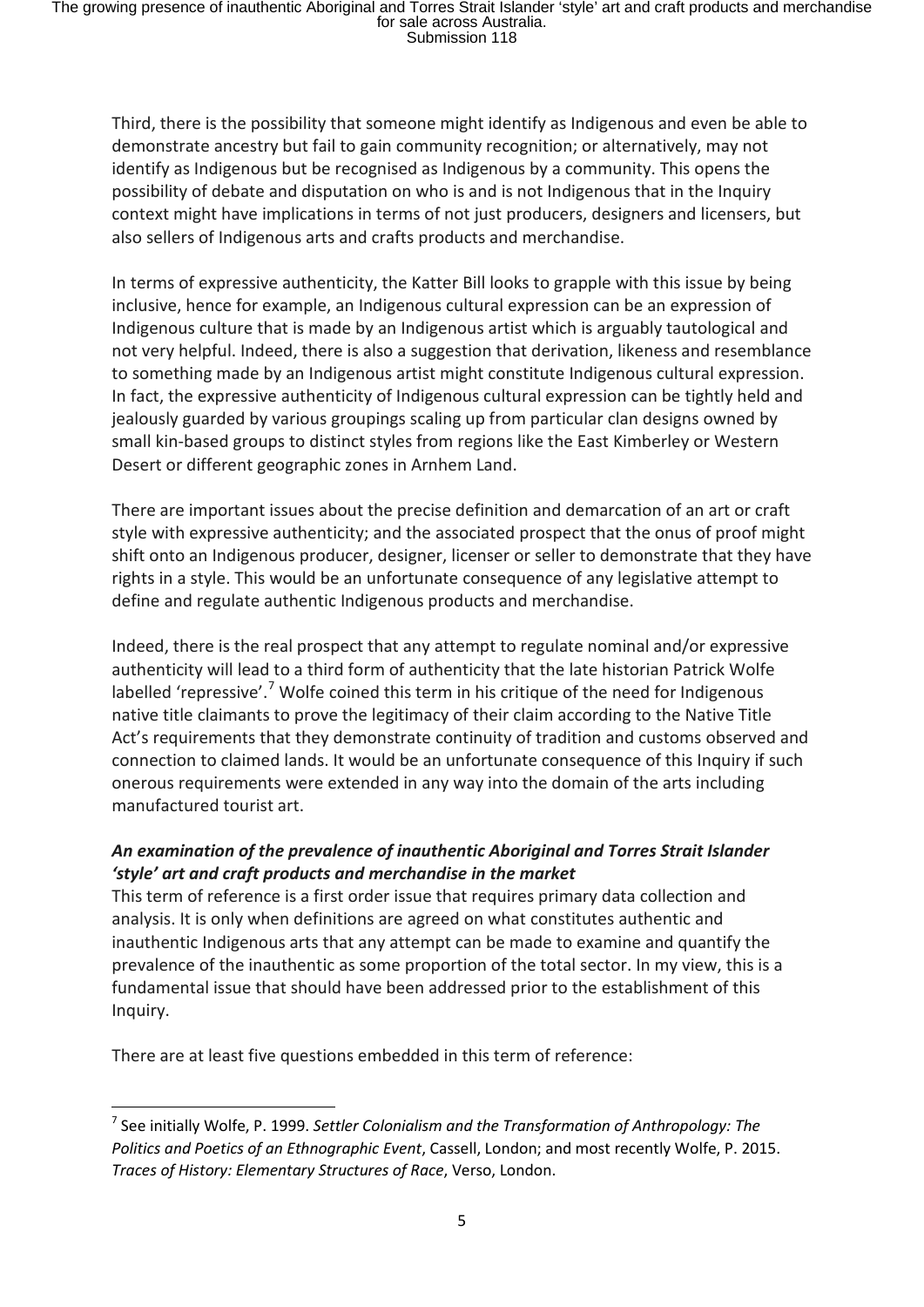- 1 What is the size of the Indigenous visual arts sector?
- 2 What proportion is Indigenous art and crafts products and merchandise as distinct to fine art, bearing in mind that the boundary between the two categories is often blurred.
- 3 Of Indigenous arts and crafts products and merchandise what proportion might be deemed to be 'authentic' and what proportion 'inauthentic'?
- 4 Of Indigenous arts and crafts products and merchandise, what proportions of authentic/inauthentic is imported/domestically manufactured?
- 5 Of Indigenous arts and crafts products and merchandise, what proportion is manufactured under legitimate licencing arrangements with Indigenous art organisations or individuals and what proportion is not?

Answering these questions is a difficult task that the Australian government and numerous stakeholders have grappled with for decades. Currently there seems to be no accurate estimate of the size in financial (final sales) terms of the entire sector, let alone the component parts described above.<sup>[8](#page-5-0)</sup> The last rather rubbery estimate made in 2007 and quoted by then Arts Minister Peter Garrett suggested that the entire sector might be worth \$500 million per annum. In 2012, the Office of the Registrar of Aboriginal Corporations estimated that turnover of incorporated Aboriginal arts organisations might have declined by 52 per cent in the aftermath of the Global Financial Crisis.<sup>[9](#page-5-1)</sup> More recently, the Aboriginal and Torres Strait Islander Arts Economies project has indicated that the arts centres sector might have recovered back to where it was in 2007, but this project only focused on art centres and remote Australia.<sup>[10](#page-5-2)</sup> The information that is currently available provides little guidance to answer the five questions above.

In the absence of industry statistics, it is difficult to understand how this Inquiry can refer to the 'growing presence' of inauthentic product. Not only do we lack information on the current prevalence of inauthentic product, but we additionally lack any trend data on whether this prevalence has grown.

In the absence of evidence, what we have is perception at best and mere anecdote at worst. And so, the main stakeholders seeking government intervention and action in relation to inauthentic or fake Aboriginal art and craft products available in shops have come up with generalised estimates with no methodology or source provided about how they have been made.

The Fake Art Harms Culture Campaign suggests that this proportion is around 80 per cent, while Mr Katter refers to 85 per cent in souvenir shops. Elsewhere in an SBS News article Mr Katter conflates this issue by noting that 'based on empirical observation, approximately 85 to 95 per cent of what was sold in "tourist shops" in his northern Queensland seat was

<span id="page-5-0"></span><sup>&</sup>lt;sup>8</sup> See Hoegh-Guldberg, H. 2002. The Indigenous Art and Craft Market: A Preliminary Assessment for the Cultural Ministers Council Statistics Working Group. Cultural Ministers Council Statistics Working Group. Canberra.

<span id="page-5-1"></span><sup>&</sup>lt;sup>9</sup> Commonwealth of Australia 2012. At the Heart of Art: A snapshot of Aboriginal and Torres Strait Islander corporations in the visual arts sector, Office of the Registrar of Indigenous Corporations, Canberra.<br><sup>10</sup> Se[e https://old.crc-rep.com/research/enterprise-development/aboriginal-and-torres-strait-islander-art-](https://old.crc-rep.com/research/enterprise-development/aboriginal-and-torres-strait-islander-art-economies)

<span id="page-5-2"></span>[economies](https://old.crc-rep.com/research/enterprise-development/aboriginal-and-torres-strait-islander-art-economies) and also Submission 1 to this Inquiry by Ninti One.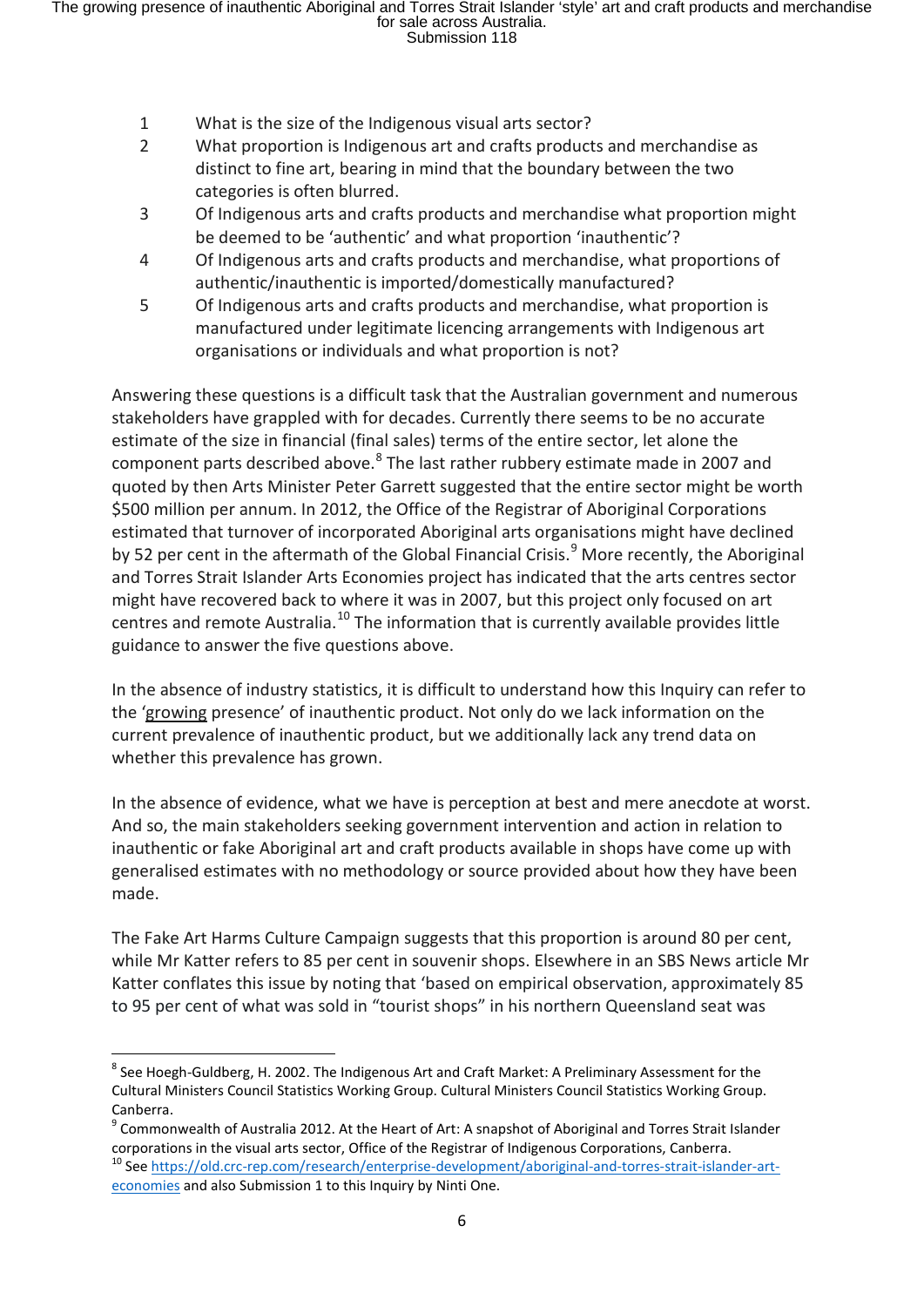made overseas'.<sup>[11](#page-6-0)</sup> The problem with this latter observation is that it does not identify if what is imported from overseas is manufactured under licencing agreements with Indigenous organisations and individuals. The problem with the former anecdotal observations, even if accurate, do not tell us if there is an upward trend in this proportion; and again no distinction is made between products manufactured under licencing agreements and those that are not.

In the absence of any industry statistics it is difficult to assess the prevalence of 'inauthenticity' or whether it is growing. What is important is that regulatory arrangements are in place so that if any holder of Indigenous intellectual or cultural property rights feel that if these rights have been unfairly transgressed then legal avenues are available to pursue and prosecute the transgressor.

### *Current laws and licensing arrangements for the production, distribution, selling and reselling of authentic Aboriginal and Torres Strait Islander art and craft products and merchandise*

Current laws and licencing arrangements can operate to facilitate the production and selling of authentic Aboriginal art and craft products and merchandise in two ways.

Positively, legal mechanisms under commercial arts law can facilitate the entering of licencing agreements that see the manufacture of authentic Indigenous products in collaborations between Indigenous artists and Indigenous or non-Indigenous, domestic or international manufacturers. There are numerous examples of individual Indigenous artists and community based art centres using commercial contracts successfully with three examples from my direct research being Injalak Arts in Gunbalanya, Babbarra Women's Centre in Maningrida and Warlukurlangu Artists in Yuendumu. Arguably if artists and their representative organisations in these very remote circumstances can avail themselves of commercial instruments under current laws others should be able to do so.

Negatively, current laws might be required to prosecute manufacturers or sellers who operate unethically or illegally. When I undertook research (with colleagues) for the ACCC on competition and consumer issues in the Indigenous visual arts sector I found that there were a number of legal mechanisms available for the protection of Indigenous intellectual and cultural property in the arts. These included copyright law, design law and trade practices law. Of particular relevance to this Inquiry are issues of unconscionable conduct in relation to producers and misleading and deceptive conduct in relation to consumers. I also found that there had been a number of successful prosecutions of offenders going back to 1989 mainly for misleading and deceptive conduct, but also for breach of copyright. I will not revisit this research here provide it as a resource for the Committee.<sup>[12](#page-6-1)</sup> Others have also undertaken in-depth research on this issue, including Dr Vivien Johnson and Ms Terri Janke.

The key issue that emerges here is whether the existing legal framework is adequate for the Indigenous art sector's requirements. If the estimates of inauthentic merchandise

<span id="page-6-1"></span>[following-chanel-faux-pas.](http://www.sbs.com.au/news/article/2017/05/18/bob-katter-renew-push-protection-indigenous-artists-following-chanel-faux-pas)<br><sup>[12](http://www.sbs.com.au/news/article/2017/05/18/bob-katter-renew-push-protection-indigenous-artists-following-chanel-faux-pas)</sup> http://citeseerx.ist.psu.edu/viewd<u>oc/download?doi=10.1.1.459.8077&rep=rep1&type=pdf</u> and [http://caepr.anu.edu.au/sites/default/files/Publications/DP/2002\\_DP235.pdf.](http://caepr.anu.edu.au/sites/default/files/Publications/DP/2002_DP235.pdf) 

<span id="page-6-0"></span> <sup>11</sup> [http://www.sbs.com.au/news/article/2017/05/18/bob-katter-renew-push-protection-indigenous-artists-](http://www.sbs.com.au/news/article/2017/05/18/bob-katter-renew-push-protection-indigenous-artists-following-chanel-faux-pas)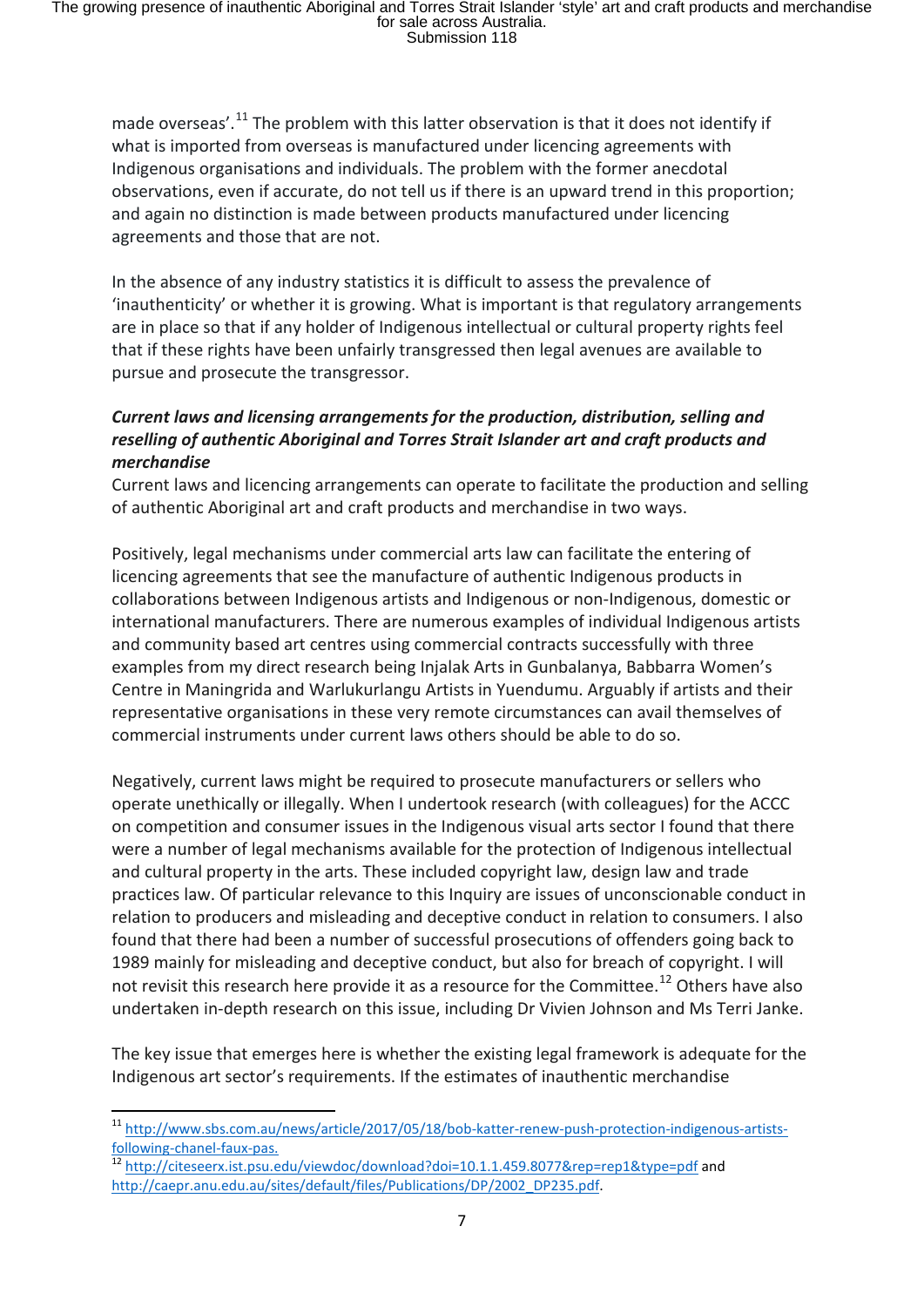proliferation can be empirically verified then there clearly is a problem. Alternatively, if the estimates made by the Fake Art Harms Culture campaign and Bob Katter of 80 per cent to 95 per cent are exaggerated then the current legal framework may be operating effectively. This is why evidence to address the five empirical questions about prevalence outlined above is of fundamental importance to this Inquiry.

Certainly as a number of submissions to this Inquiry indicate there is a strong perception among a number of Indigenous and non-indigenous stakeholders that inauthenticity is a problem. This in turn raises the critically important question whether the legal framework as currently structured is inadequate in which case some reform of the law might be required? Or whether it is the application of the law, including by stakeholder organisations that are mounting the Fake Art Harms Culture campaign that is inadequate because these organisations are poorly resourced?

It seems that those mounting the Fake Art Harms Culture campaign and Bob Katter believe that the answer to this question is that the legal framework needs strengthening. This raises the further question, that I return to, of whether the Katter Bill provides the appropriate means to drive inauthentic art from the market.

But if the legal framework works effectively for some and allows punitive regulation of those who transgress, there is a distinct possibility that it is the application of legal regulations and sanctions that is inadequate bearing in mind that there are a number of organisations that have objectives to represent the interests of Indigenous artists and receive some public funding to do so. This in turn suggests that these organisations, that include about 100 community-based art centres, are likely to be inadequately resourced to avail themselves of regulatory and licencing options currently available or lack capacity in these areas. This in turn suggests that they might need additional assistance to buy in expertise in the difficult area of licencing and protecting the property rights in cultural assets of Indigenous people.

### *Options to promote the authentic products for the benefit of artists and consumers*

There are options available to artists, manufacturers and sellers (retailers and wholesalers) that could see the promotion of authentic Indigenous arts products. Some might occur with continuation of best practice business as usual, some might require additional support. The three most pressing issues in my view are: to empower art centres and/or individual Indigenous artists to properly document their art and enter into transparent and binding licencing agreements to assuage any concerns that discerning consumers might have about a product's authenticity; to educate the public about the nature of contemporary Aboriginal art so that they can make informed choices, that can be price sensitive, about what they purchase; and to build the manufacturing capacity of Indigenous enterprises that wish to engage in the production and sale of manufactured tourist art.

The first of these options is perhaps most straightforward because there is so much exemplary practice that could be more widely disseminated by peak arts organisations. Specific campaigns might highlight the need for consumers to check labelling to make sure that a product is either produced by Indigenous artists or else is produced under legitimate licencing arrangements. An issue here that does not need to be over-emphasised is that there is potential for those with nominal authenticity to transgress protocols of expressive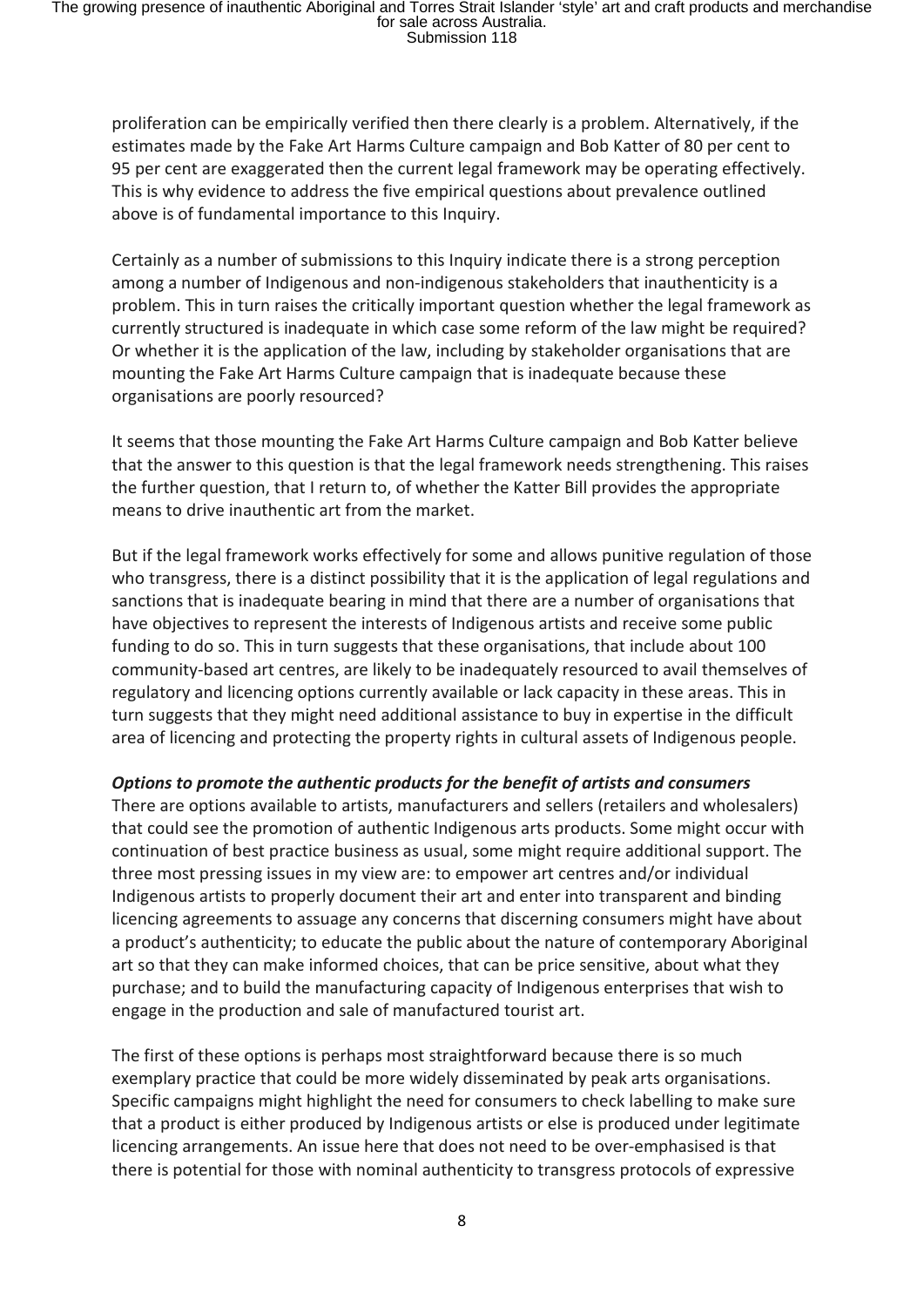authenticity. This is a complex issue that might need to be resolved in the Indigenous domain. It would certainly not benefit market perceptions of authenticity if there was publicised debate and conflict about ownership and rights in particular art styles or content.<sup>[13](#page-8-0)</sup>

The second option lies mainly with public art institutions and commercial dealers. As submissions to this Inquiry demonstrate there are retailers attached to major public arts institutions like museums and galleries, but also Australia's parliament house, that take care in sourcing merchandise and documenting its provenance. As the public, including inbound tourists who often visit these cultural institutions, get better educated about the nature of contemporary Indigenous art and its diversity, buyers are more likely to become more discerning and make informed choices that differentiates authentic from inauthentic product.

The third option is to better support what is already working, bearing in mind that Indigenous manufacturers often face major challenges of scale of production (especially with hand-crafted products) and marketing, hence the need for licencing arrangements and joint venturing of diverse forms. This might seem like an obvious observation, but over the last few years, and certainly since the mainstreaming of many Indigenous-specific programs, Indigenous success has at times been defunded rather than rewarded. Examples of this have occurred especially under the Indigenous Advancement Strategy that has been reviewed critically by the ANAO and the Senate Finance and Public Administration References Committee. I do not wish to labour this issue here except to note that if the economic benefit of artists is of paramount importance then institutional arrangements could be readily tailored in a cost-neutral manner to increase the availability of authentic Indigenous product for the tourism market.

# *Options to restrict the prevalence of inauthentic Aboriginal and Torres Strait Islander 'style' art and craft products and merchandise in the market*

Options to restrict the prevalence of the inauthentic depend on its actual prevalence and whether the existing regulatory framework is adequate or needs reform.

Assuming that it is adequate then the question arises why the producers and sellers of inauthentic product that is falsely or misleadingly represented as authentic or legally licenced are not prosecuted? Part of the answer might be that organisations like the ACCC or members of the Fake Art Harms Culture campaign consortium or peak Indigenous arts organisations or community based arts organisations lack the financial resource to prosecute. Under such circumstances there may well be a case for renewed government funding of legal proceedings. I note here that while such enhanced support might be desirable and have positive spinoffs for both Indigenous interests and the national tourism sector, since 2014 the Australian government has been more concerned to reduce rather than expand financial support for Indigenous-specific legal services of any variety.

<span id="page-8-0"></span><sup>&</sup>lt;sup>13</sup> It is often assumed that art styles from remote Australia are the ones more likely to be appropriated or misrepresented. But Lorraine Gibson in *We Don't Do Dots*: *Aboriginal Art and Culture in Wilcannia, New South Wales* (Sean Kingston Publishing, Canon Pyon) documents how Indigenous artists in remote NSW look to inform consumers of their distinct home grown artistic traditions.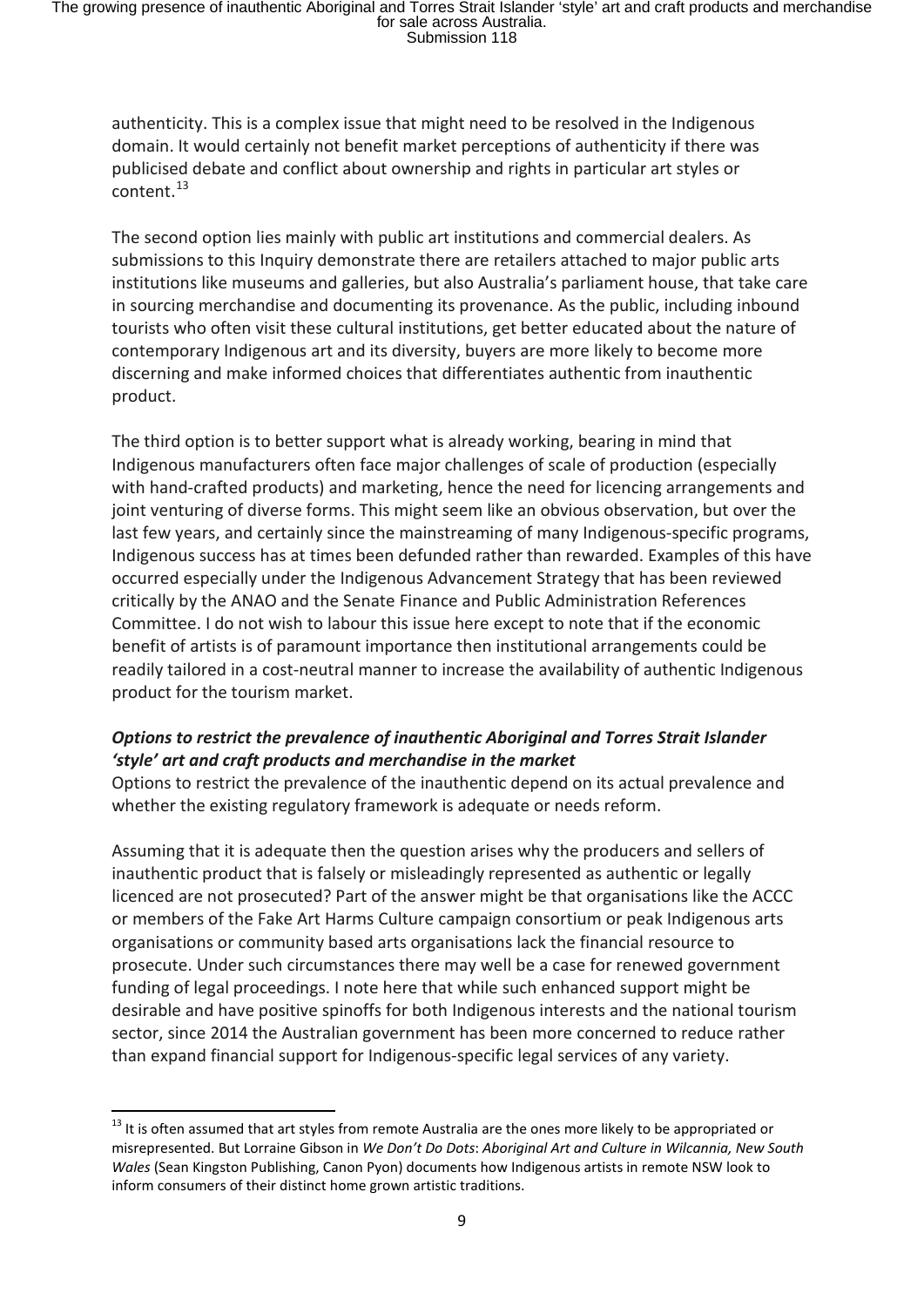If existing protections are inadequate, and this is an assumption that needs to be scrutinised by legal experts in this area, then what sort of amendments to the regulatory framework might be needed?

In my view the current proposal in the Parliament in the form of the Competition and Consumer Amendment (Exploitation of Indigenous Culture) Bill 2017 (the Katter Bill) would be unhelpful and potentially harmful to Indigenous arts interests.

The Explanatory Memorandum indicates that the Bill seeks to prevent 'non-First Australians' and 'foreigners' (his terms) benefitting from the sale of Indigenous art, souvenir items and other 'cultural affirmations'. At once in this Bill there is the populist nationalistic (and anticompetitive) requirement that the 'thing' (product/merchandise) be made in Australia; and the exception clause to this prohibition if it is in accord with 'an arrangement'. While this Bill is apparently compatible with Human Rights requirements, it may not be compatible with the Trade Practices Act. The bottom line is that the Katter Bill misunderstands the nature of the Indigenous tourist arts sector and marketing that is highly dependent on non-First Australian sellers; and possibly underestimates the competitive edge that offshore manufacturing affords some Indigenous art centres or artists who enter into licencing agreements that benefit both Indigenous and foreign parties.

If nothing else the Katter Bill proposals would be impossible to rigorously regulate and 'hospital-passing' this role to a ministerially-appointed committee will not overcome the challenges posed by the diversity and complexity of production and marketing of Indigenous products and merchandise. The very language of this Bill could also have a negative impact if it drives or excludes non-Indigenous sellers some of whom are of fundamental importance to the robustness of the market.

At best, there might be legal requirement for appropriate labelling of Indigenous art and craft products and merchandise (e.g. 'this product is Indigenous-made', 'this product is made under licence issued by … '), although this may already be required under existing Australian law. I prepare this submission after a visit to eastern parts of the USA and Canada where native tourist art is very clearly labelled for the discerning buyer. What I am not sure of in these other settler state contexts is whether this has resulted in the driving of inauthentic product from the market?

### **Conclusion**

I want to end with some general observations and the briefest of recommendations.

First, this Inquiry looks to engage with the issue of how to protect the intellectual and cultural property rights of Indigenous Australians for their economic and cultural benefit. This is a form of property that is extraordinarily difficult to readily demarcate and to regulate for reasons outlined above. And yet at the same time other more tangible forms of property rights, for example in minerals or other commercially valuable resources that are far more amenable to clear demarcation, are ignored in policy debates. A form of what Karen Engle has referred to as 'the elusive promise of Indigenous development' is being